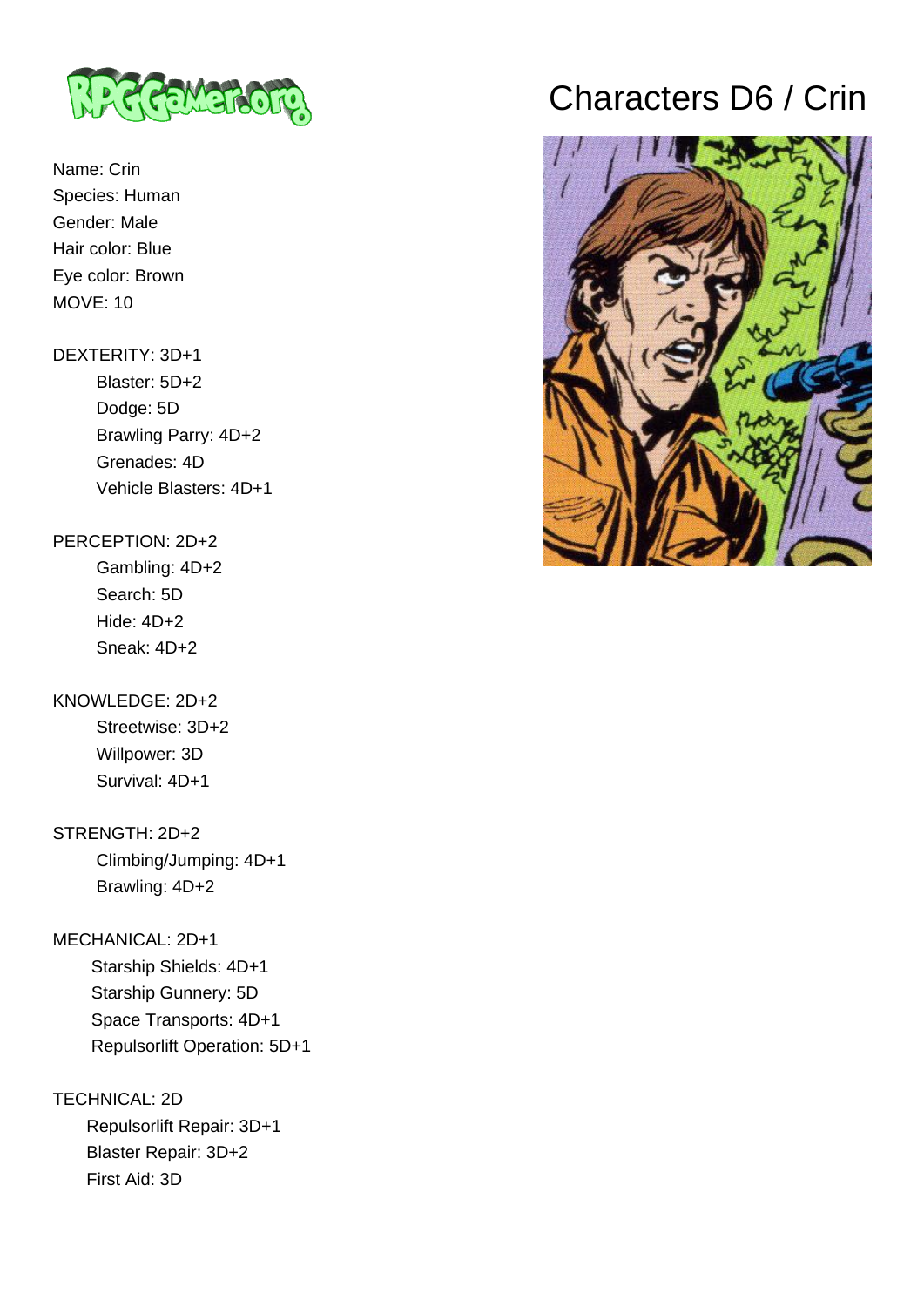EQUIPMENT: 15 Credits Blaster Pistol 4D Rebel Uniform

FORCE SENSITIVE: N FORCE POINTS: 1 DARK SIDE POINTS: 0 CHARACTER POINTS: 3

Description: Crin was a soldier in the Rebel Alliance, stationed on Endor following the climactic battle over the moon. A volatile individual, he was drawn into conflict with the smuggler Rik Duel, a situation only resolved through the intervention of Luke Skywalker.

Following the Rebellion's triumph over the Galactic Empire, the Rebels briefly used Endor as a base of operation, where Crin was stationed. During operations in trying to set up the Alliance of Free Planets, Crin became involved in a game of cards with Rik Duel, his gang, and the Iskalonian Kiro. Rik was an accomplished card player and easily cleaned out Crin and his soldier companions.

Although Rik may have been just that much better than the Rebels, Crin did not take kindly to his money being taken away so easily. Crin accused Rik of cheating and demanded that he return his money. Tempers flared at the comments, and Rik had to be restrained by his companions. During a trading of verbal retorts, Crin threatened to kill Kiro if he interfered in the argument. Rik's accomplice Chihdo took offense to the remark and pulled his blaster pistol on Crin, who responded in kind. Quicker than the Rodian criminal, Crin hit Chihdo in the side with a blaster bolt, causing him to fall from the tree podium on which the card game was taking place.

The rash act heated up the argument, and soon every person involved in the game had their weapon drawn. Luckily for Crin, Chihdo's fall was stopped by Luke Skywalker, who had been watching the entire situation unfold. However, the blaster bolt had badly injured the Rodian, and he lapsed into unconsciousness. As the members of the game stared each other down, Crin's fellow Rebel soldiers decided to take his side, declaring that while they didn't necessarily agree with what he had done, they always stuck together.

As Crin and his friends aimed their weapons at Rik and the rest of his gang, Dani suddenly leaped at Crin, pinning him to the ground. In response, Crin began shooting wildly, trying to get free of the Zeltron's grip. One of his wild shots almost struck several people on the ground, including Leia Organa, who had been watching the scuffle with Commander Skywalker. Realizing that the situation was now out of control, Luke used the Force to propel himself up to the fight.

Crin was still struggling against Dani, firing wildly, but Skywalker used his exceptional skill with his lightsaber to deflect one of the shots back at Crin, knocking the blaster out of the Rebel soldier's hands. Realizing the gravity of what he had done, Crin struck out at Dani, knocking her off of him, and decided to flee the scene. However, before he could get far, Crin was cut off by Skywalker who desired an end to the conflict. With a lightsaber in his face, Crin collapsed to his knees in surrender.